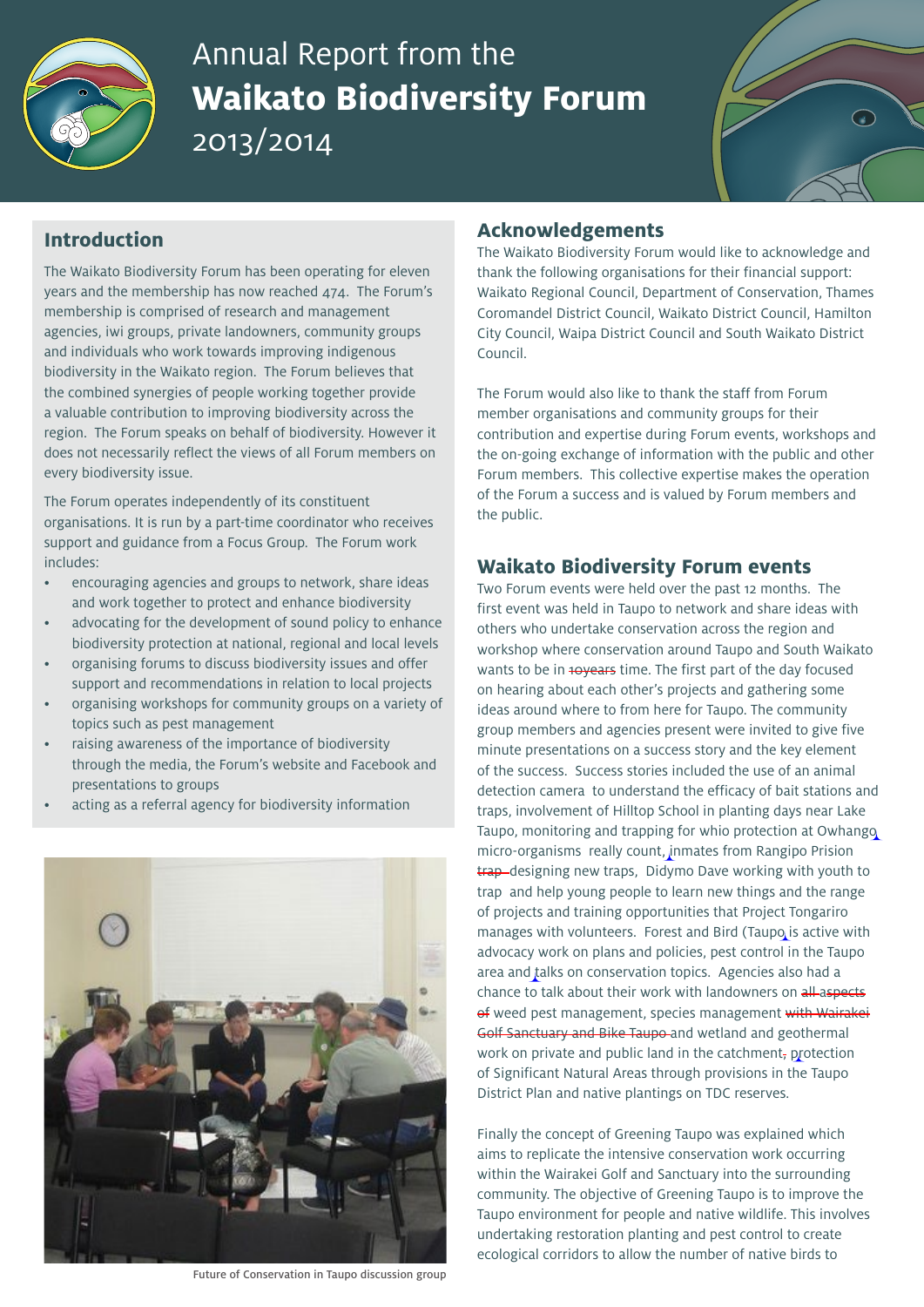flourish. The afternoon was spent in discussion groups to share ideas about what needs to happen over the next five years to grow community conservation/biodiversity restoration in the South Waikato and Taupo area.

In mid March the Forum held its first Youth Biodiversity Day. Pukemokemoke Bush Reserve became an Outdoor Classroom for the day. The event was organised by a talented group of young environmentalists for students from high schools, home schooling and the University of Waikato. The students moved around a circuit of six presenters and took part in a range of interesting and inspiring activities. These included the use of telemetry kiwi location finding equipment and learning about the work of kiwi conservation at Rainbow Springs in Rotorua. The use of palm oil in foods and products such as cosmetics was "unmasked" which raised awareness of the destruction of rain forest and resulting loss of habitat for species such as orangutuns for the growing of the palm oil trees. Students were introduced to invertebrate research by viewing bumble bee trackers and transmitters and undertaking an activity to highlight the importance of insects in the food chain. Controlling the threats from rats, stoats and possums was informative with a suite of traps on show for students to examine. Two arborists showed how their skills can combine with native plant research on epiphytes. The students got to view Frodo the morepork who lives at Wingspan in Rotorua. In fact he was pretty much the star of the day. Finally students got to have a hands on experience of using the medieval method of repairing the broken feathers of birds of prey, such as the New Zealand Falcon. The day was a great success and stimulated interest in conservation which spilled over into some students exploring volunteering opportunities.



# **Media and Publicity**

Biodiversity related articles were submitted for publication in Hamilton Press. These articles included Ship rats, cats danger to city birds, Toxic wetlands threaten mudfish and Lots to learn outdoors. An article on-patake was prepared for the Thames Coromandel District Council and featured in the Councils November 2013 Summertime magazine. A further two articles have been written on a Forest and Bird (Thames) project and a school planting project. The articles are earmarked for the 2014 Summertime magazine which is sent to all households across the Coromandel Peninsula. The Forum's website was updated earlier this year with the addition of three sections on the Home page to feature a community group, a threatened species and a restoration tip. The Forum continues to publicise its work and biodiversity related information through the website and Facebook page.

### **Networking and 0800 BIODIV**

The Forum members received four newsletters to inform them of biodiversity related information. The network continues to provide a link for community group members and management agencies through dissemination of information and communication with individual members in answer to queries

The Forum coordinator operates the 0800 BIODIV line and responds or refers enquiries to an appropriate agency. The coordinator responded to 64 enquires from the public and Forum members through the 0800 line and the website. The enquiries continue to range from weed and animal pest management, details of community group projects, volunteering on projects, planting guides and teacher resources. Funding advice is the major theme of enquiry from Forum members.

As a result of the Forum review in 2012 a database of Resource People from within the Forum has been established so that Forum members can be put in touch with the right person for advice and assistance.

The Forum coordinator attended the Conservation Inc Conference in Dunedin in October which provided an opportunity to network with others from around New Zealand and make connections with others undertaking biodiversity coordinating roles.

# **Advocacy**

The Forum provided advocacy through submissions on a range of proposed district plans  $f(x)$  South Waikato District Council, Waipa District Council, Thames Coromandel District Council and Hamilton City Council. Oral submissions were presented on the HCC and SWDC proposed District Plans. Finally submissions were written on the proposed National Policy Statement on Freshwater and the proposed Waikato River Fisheries. The coordinator represented the Forum on the Advisory Committee for Regional Environment (ACRE) to provide input on biodiversity protection and enhancement through ACRE's advocacy work.

Taupo workshop -weeds, animal pest and riparian restoration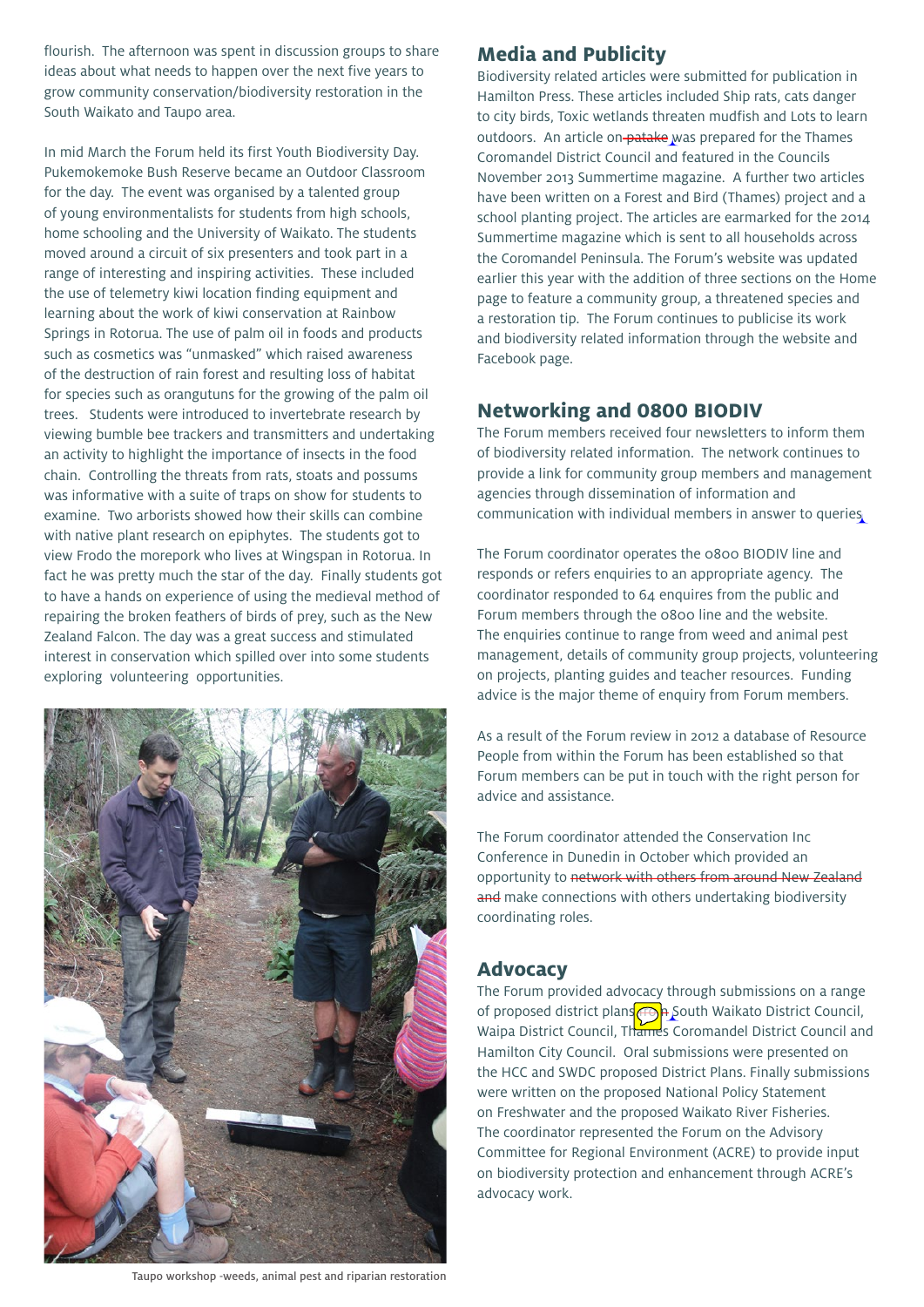# **Community Groups Database**

The Forum maintains a database and map of community group projects which highlights the contribution that these groups make to biodiversity protection and enhancement across the region. The database is being updated in relation to being hosted by the Nature Space website. Nature Space is a website designed to help groups and individuals learn more about ecological restoration processes and projects in NZ. It is also a great site to profile community groups. The number of groups working across the Waikato region has decreased over the past year as some groups have completed planting projects or have become inactive. The Forum has 132 groups on its database working on 147 project sites. Ten new groups are yet to be processed onto the database. Information from the database is regularly requested by members of the Forum.

## **Presentations**

The coordinator prepared a presentation for the Madison Ecological Restoration conference. The presentation highlighted "Community efforts to restore the Waikato region the role of the Waikato Biodiversity Forum and other community initiatives". The presentation was delivered by Professor Bruce Clarkson at the Madison conference and by the Forum coordinator at the University of Waikato to invited guests. Hamilton City Council ran a series of Gully Restoration presentations and the Forum coordinator provided funding information in one of the slots.

The Environment and Conservation Groups of NZ conference was held in Thames later in 2013 and the Forum coordinator was invited to present on the Forum's work. It was a great opportunity to network with other groups outside of the region. In May a trip was made to Auckland to present at Green Drinks which was a gathering of community groups and agencies in the greater Auckland area. The theme was "Linking Islands of Biodiversity and People Across the Waikato Landscape". The Waikato Biodiversity Forum is seen as a successful way of achieving this linking outcome. The presentation covered the Forums work, details of community group projects, strengths of the Forum and future directions.

## **Workshops**

Three workshops were organized by the Forum over the past year. A selection of community groups on the Coromandel attended a GIS workshop with the Department of Conservation's Geospatial Information Analyst. The focus of the workshop was gaining knowledge of different GIS programmes to assist with monitoring and provision of reports. Weed control and surveillance, plant ID and restoration and animal pest management workshops were run on farmland at Coroglen on the Coromandel and at Otumaheke Stream in Taupo.

The Forum coordinator assisted Kauri 2000 Inc with a Kauri Dieback strategy for the Coromandel and also facilitated a meeting in Thames to form a Coromandel Kauri Dieback management group. And on a similar note a meeting was also facilitated to help the National Wetland Trust to set up a group of volunteers at Rotopiko Complex/lake Serpentine.

The Waikato Regional Council ran a funding workshop to gain feedback on the funding situation for groups. The Forum coordinator assisted with the organizing of this workshop.



Coroglen Workshop -plant and animal pests